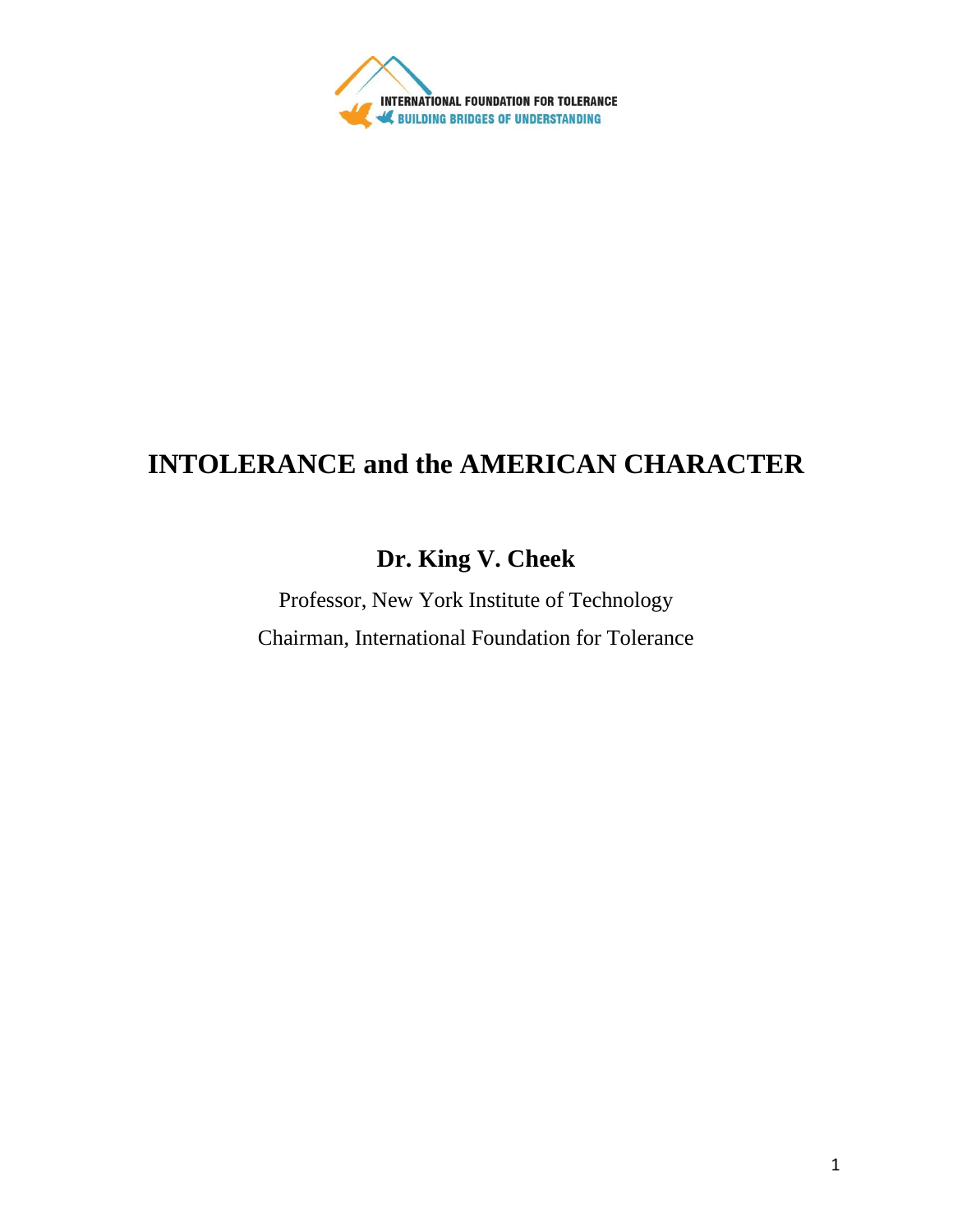

## **INTOLERANCE and the AMERICAN CHARACTER**

"A man told his grandson: 'A terrible fight is going on inside me…a fight between two wolves. One is evil and represents hate, anger, arrogance, intolerance and superiority. The other wolf is good, and represents joy, peace, love, tolerance, understanding, humility, kindness, empathy, generosity and compassion. The same fight is going on inside you, inside every other person as well.' The grandson then asked: 'Which one will win?' The old man replied simply: 'The one you feed'".

Intolerance, reflected in racism, sexism, religious bigotry, political polarization and just plain hated of the other, has infected and poisoned the American spirit.

 America's brand is land of the free and the home of the brave. Its motto is "E Pluribus Unum – Out of many comes one." How and why did such a country so defined become victimized by the disease of intolerance?

With pride, on July 4, 1776, America was born. We pronounced the American Creed to the world. "We hold these truths to be self-evident, that all men are created equal, that they are endowed by their creator with certain inalienable Rights, that among these are Life, Liberty and The Pursuit of Happiness\_\_\_That to secure these Rights, Governments are instituted among Men, deriving their just powers from the Consent of the Governed." These were gifts from the divine creator. America proclaimed itself a new nation with a custodial obligation to extend the blessings of liberty, equality and democracy to all people.

Hate crimes in America are now classified as domestic terrorism that warrants major attention from the Department of Homeland Security. The categories of hate expressions and crimes include intolerance toward different races, religions, sex, different points of view, the other and diversity in general.

 America is confused about causes, level, depth and solutions. We are a polarized and divided nation.

I share a point of view regarding the causes and suggest a framework for solutions.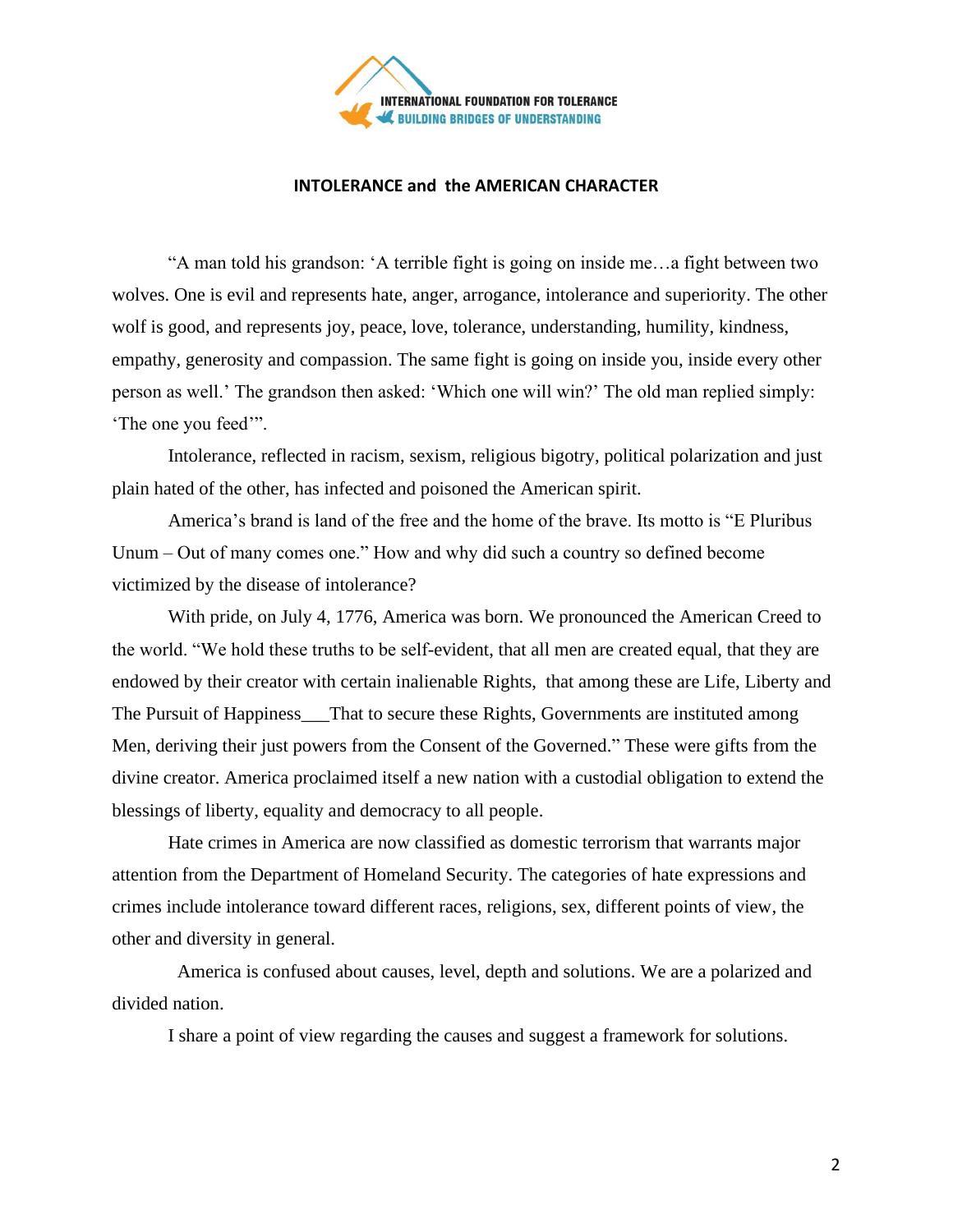

The American people fight to close the gap between the idealism of our CREED and our behavior. *On the day of our birth "We the People" were white, primarily landowning men over the age of 25.* "We, the People" now includes virtually the entire adult population *regardless of race, gender, religion, or other socioeconomic indicators. Our nation continues to evolve to "form a more perfect union."*

*Americans are self-righteous. We insist our system serve the people. When it fails, American morality will modify and provoke change.*

America's major asset is diversity. A lady stands in the harbor of our largest city and eloquently speaks.

"Keep ancient lands, your storied pomp, cries she with silent lips.

Give me your tired, your poor, your huddled masses yearning to breathe free,

The wretched refuse of your teeming shore,

Send these, the homeless, tempest tossed, to me.

I lift my lamp beside the golden door."

They came and built America. Except for the natives already here, all of us got off a boat. We are a diverse family of immigrants bonded only by devotion to a single creed of liberty, equality, democracy and the pursuit of happiness. Does the spirit of Lady Liberty still live? Has she been replaced with intolerance and hate?

Because of our diversity of heritages, ethnicities and values, America is not a single community. We are, instead, multiple communities, co-existing- as if in a flower garden. We are not a soup puree. We are a salad bowl, "a framework for many communities and different kinds of communities we, the people, desire to create for ourselves." No demagogue can successfully arouse American patriotism by appealing to a "general will" of the American nation.

What holds Americans together? The real focus of our patriotism and common loyalties is not a single national state, apart from the dimensions of law, geography and population. Instead, it is the SYSTEM-the dimensions of *which are liberty, equality and constitutionalism (rule of law). There is no one American way of life. There are ways of life. America's major strength is its diversity of people and interests-labor, business, rich, poor, religions, classes, parties and others. It is our endless diversity that keeps the American people and our government*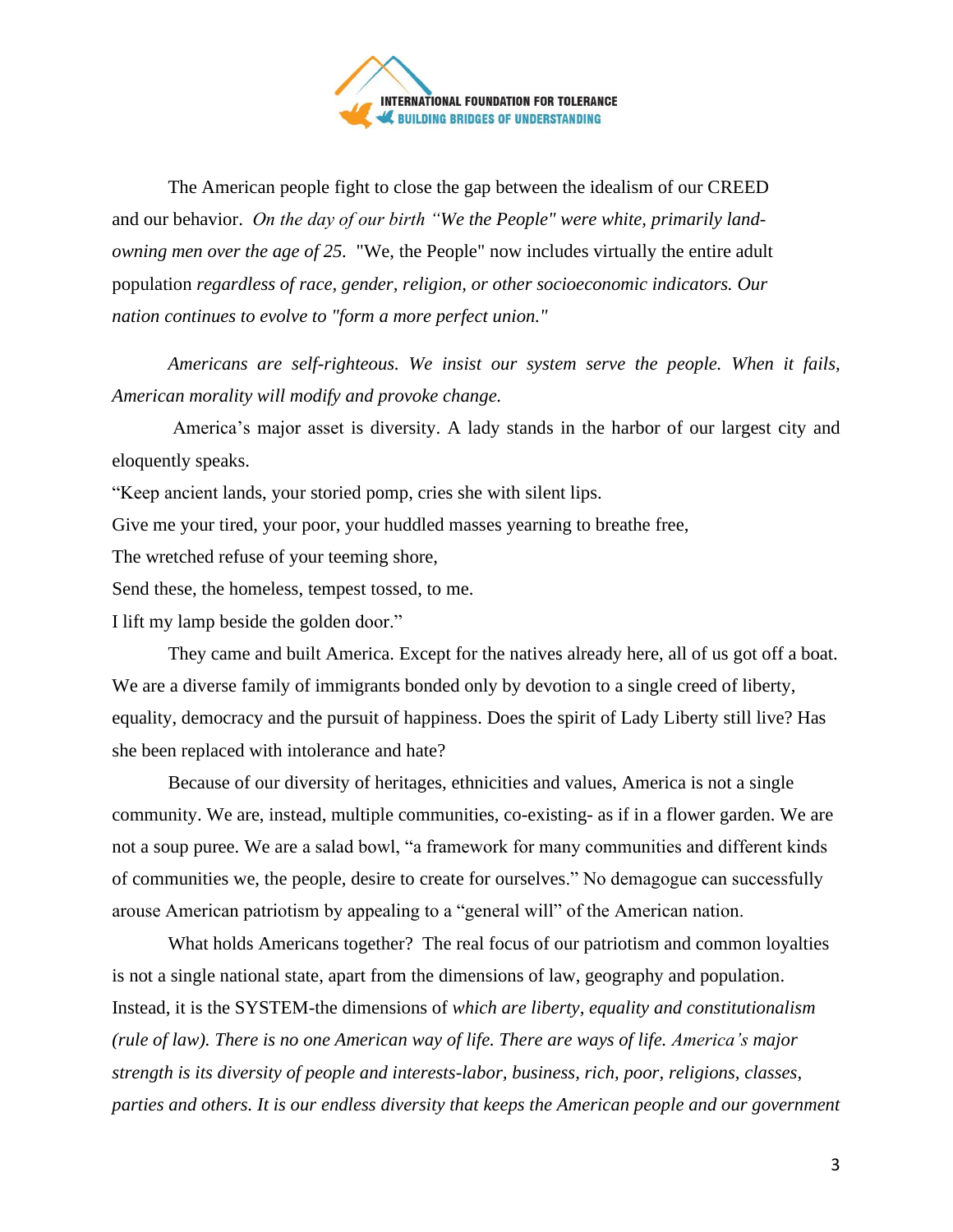

*working overtime in search of consensus and balance. There is no* interest group that can hijack democracy. Even majorities are temporary. The American people are at work, spotting gaps in the American Creed of liberty and equality, and constantly striving to achieve its ideals.

America is a nation of many firsts and complex contradictions. *We are a nation of complex contradictions. Liberty, equality, the pursuit of happiness and power of the people are admirable ideals. Hypocrisy accompanied the proclamation of these ideas. Race based human bondage and sexism inherent in the exclusion of women from civic participation (voting rights) were evils that could not occupy the same space with liberty, equality and democracy. The good news is that hypocrisy was known. Thomas Jefferson, the author of the Declaration of Independence, remarked to a colleague. "I tremble for my country when I reflect that GOD is just."* 

*Awareness of a deficiency is the first step to a solution. Americans have always been determined to close the gap between word and deed. The spirit of revolution never dies. It is a permanent agenda, which extends beyond rhetoric.* 

*To protect the integrity of its CREED, America declares war on itself. Its self -righteous spirit insists the system serve the people well. Change is America's only constant. The key movers of change have always been the American people-as individuals and groups-the young and old, the rich and poor, the slave and free, men plus women-working in coalition with one another to aspire to the American ideal of life, liberty and the pursuit of happiness. America is a country in a state of "continuous revolution. It is a nation not fixed in time but is, instead, a process in a constant state of becoming, a people determined to balance the tensions between the ideal and the practical-to bring the two together.*

America endures because of the internal tension among its people to debate, lobby their leaders, create movement, raise awareness, ask questions and challenge-all in an effort to achieve a common consensus on 'Liberty, Equality and Democracy.

This is the America I admire and love.

Why has Intolerance infected and poisoned a country defined by a CREED expressed in a word-liberty, an aspiration-equality and a system-democracy?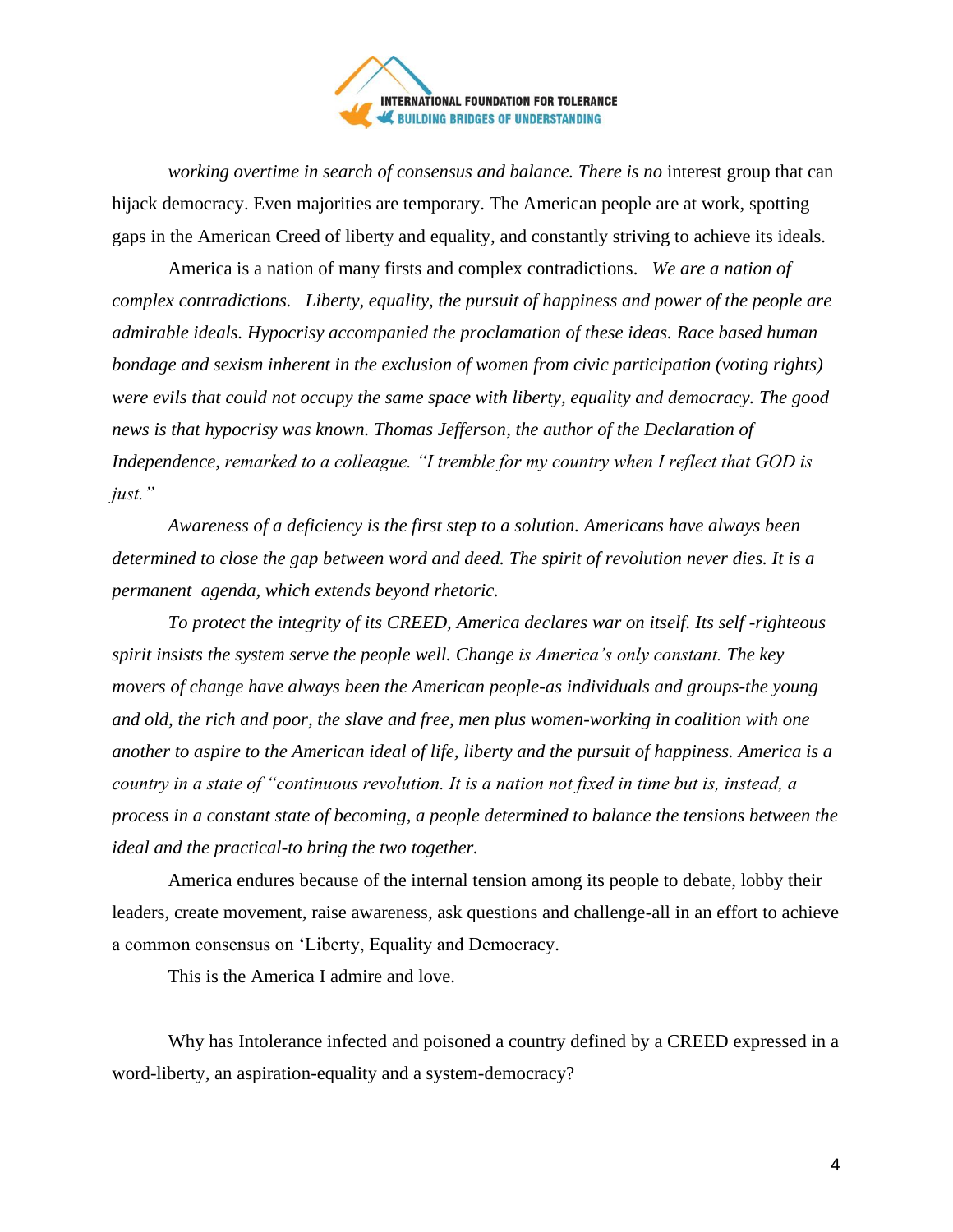

There are demons in the room. They feed the bad wolf and, if permitted, will hijack liberty, equality and democracy.

These demons are:

- Economic Determinism
- **Religion**
- Manifest Destiny
- Progressive Imperialism
- Nativism
- **Ignorance**
- Partisan Politics
- Anti-Globalism

Economic Determinism is a demon. It is the origin of racism and sexism in America. Contrary to popular perception, racism did not produce the American system of racebased slavery. Economic determinism did. Slavery was the most economic and practical route to address the challenges of an agrarian world that characterized the Southern states. Slavery also existed in the Northern states and disappeared because it was an economic disutility. The tension between the economic interests of the South and the American Creed produced the compromises of 1787 in Philadelphia that depersonalized and defined the slave as 3/5 of a person. Federal law further depersonalized the slave by declaring him/her a piece of property to be bought and sold in the capitalist market. The denial of the right to vote for women is attributed to economic rationale. Women could not own property and were not viewed as having a critical vested interest in the economic fabric of the country.

Alexis de Tocqueville's Democracy in America highlights the theme of a people possessed by their love of money. "As one digs deeper into the national character of the Americans, one sees that they have sought the value of everything in this world only in the answer to this single question: how much money will it bring in". Materialism and the quest for acquisition of the object became a core element in the value system of America.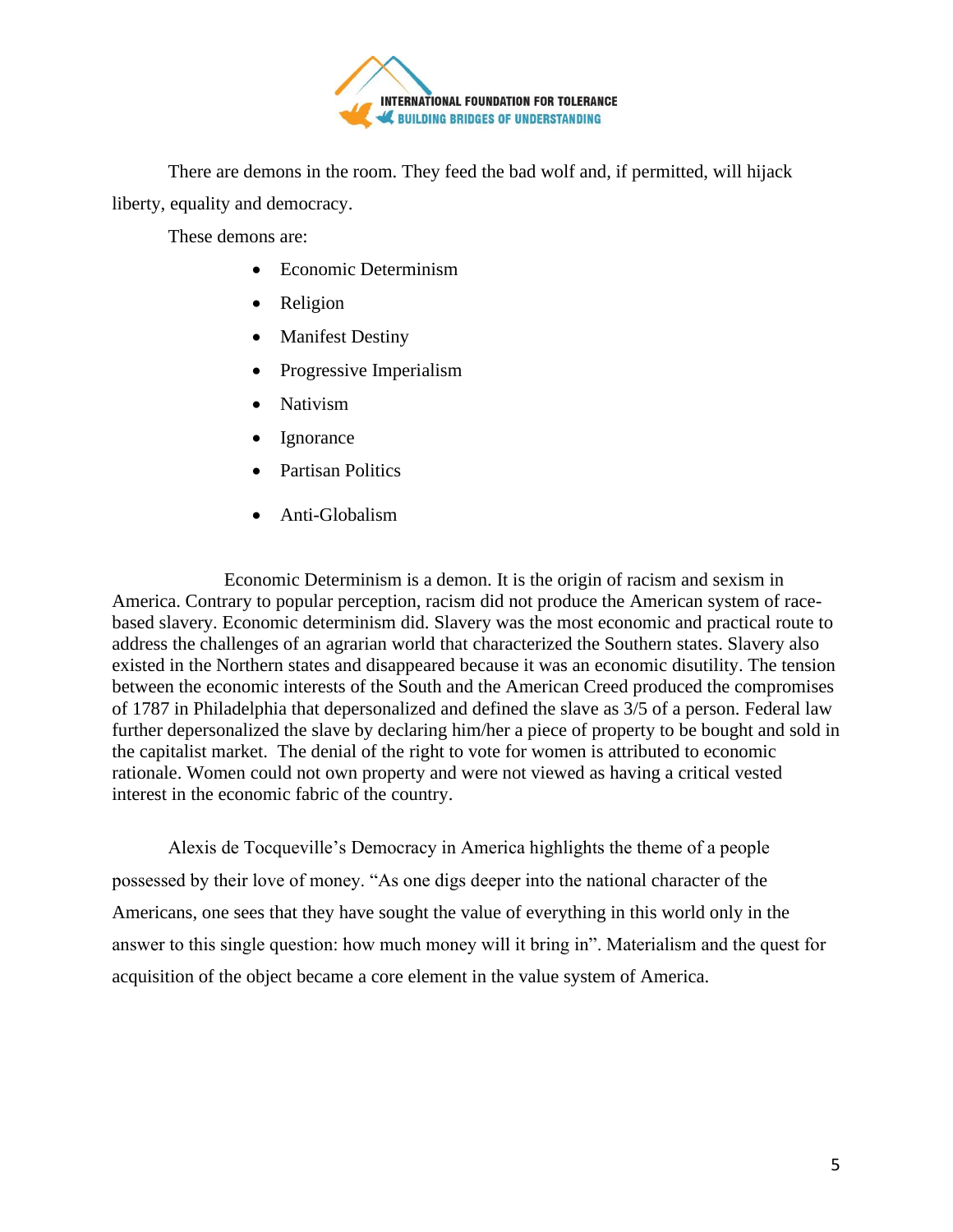

Economic determinism is the foundation for Indian removal in America and was the foundation for America's late nineteenth century "quest for empire" that branded it an imperialist nation.

RELIGION is another demon. "The nation's expansion was divinely ordained." This view and the term, which defined it- Manifest Destiny-, are used to justify the Mexican American War, slavery and Indian removal.

The conquest of the western frontier was not the only object of divine inspiration for America's development. This concept of divine inspiration is a complex force in America's development. Manifest Destiny justifies America's primacy on the world stage today. America's mission and foreign policy is simply stated. America has a moral obligation to promote and extend the blessings of liberty and democracy to all people throughout the world.

Some people still believe America is destined and commanded by GOD to civilize the rest of the world.

America's quest for empire presumably originated after the Spanish American War. Becoming an imperial power and joining the ranks of Great Britain, France and Germany was a major contradiction for a country and former colony, founded on the principle that the "right to govern is derived from the consent of the governed".

Rudyard Kipling's "White Man's Burden" could not philosophically justify abandoning the American Creed of self-determination, a right accorded people of all nations. How then does a country founded on such august principles justify its entry into the imperialist world with its control of the Philippine Islands? Now enters the concept of "Progressive Imperialism", a term used to justify and explain President William McKinley's remarks to an audience of ministers at a White House prayer breakfast. They were assembled to protest what they believed to be a policy of colonization and imperialism. For them this action was an affront to the American Creed. President McKinley explained how he dropped to his knees to talk to GOD who explained to him that the Philippine people were not yet fit for self- rule. GOD gave him a moral command to "take them over, Christianize and prepare them for self- rule."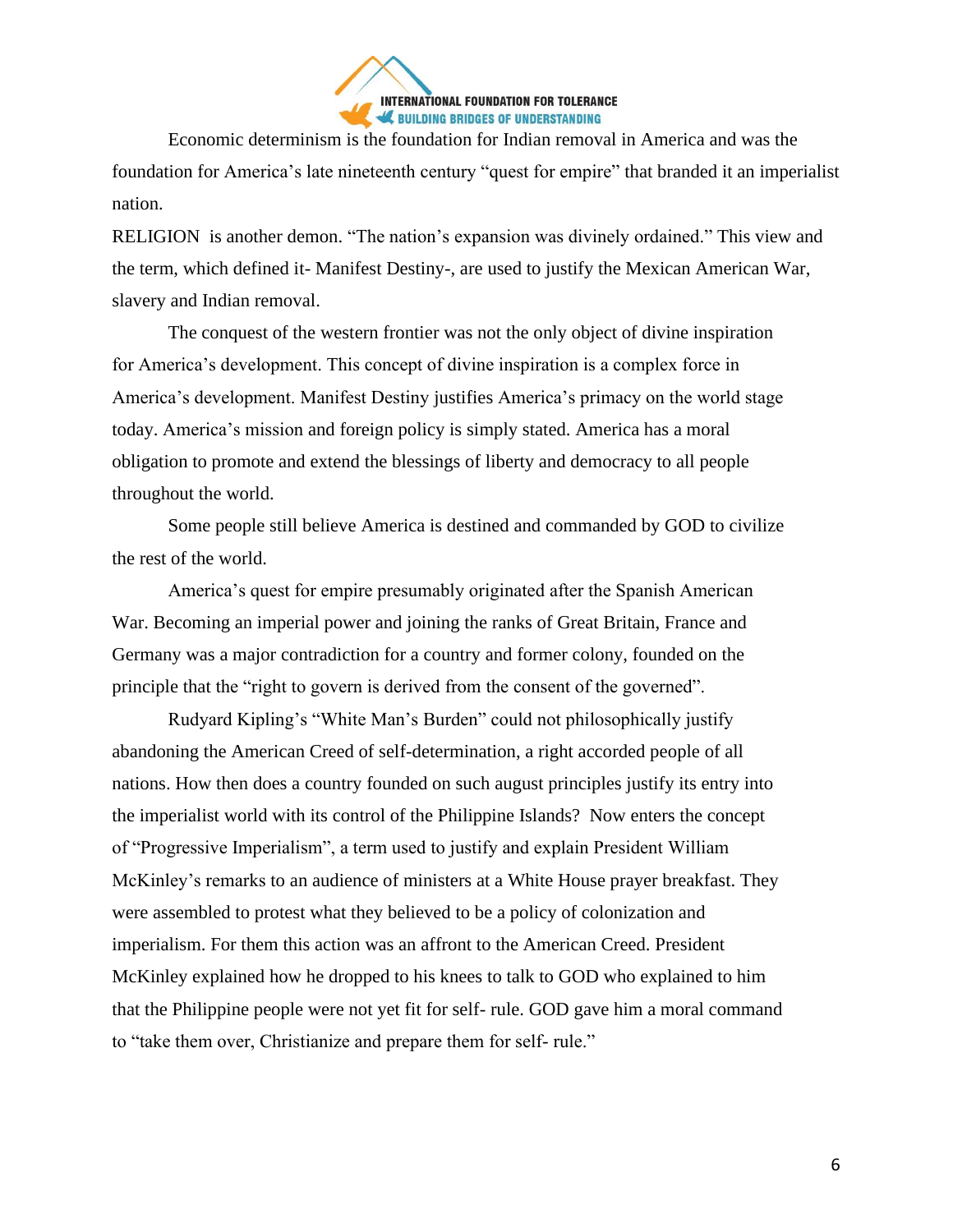

Thus, was born America's obligation to "spread democracy throughout the world." Even if Kipling's command had fallen on deaf ears and hearts there were other forces beckoning America to join the imperialist family. Progressive Imperialism became both an attitude and a policy. Its supporters argued that America's presence in the Philippines was not to colonize another country but only to assist them in their development of self- government. We could help them build their house without taking title to it.

The advocates of Progressive Imperialism describe America as a champion of human liberty and an opponent of tyranny wherever it exists.

The belief still exists that America is a "city on a hill" destined by God to Christianize the universe. The mission is both secular and spiritual.

I summarize and repeat. The source of this moral authority is GOD who intended for liberty, equality, democracy to be universal entitlements given to all humans on planet earth. Thus, America's role is that of a "custodian" holding these principles in custody for all humanity.

*I counter that God would not grant any nation the right to expand at the expense of people whose land would be taken and the lives of those who would die in wars over territory. Neither would God smile kindly upon the idea that destruction of a civilization nor the enslavement of other humans robbing them of their personhood was divinely inspired or mandated.*

A careful and honest study of this subject requires us, regardless of ethnic heritage or nationality to seriously reflect upon the beliefs and attitudes, which helped formulate so much of U. S. policy and continue to challenge the issues of the future.

My students raise questions that I share with you.

- Is it okay to go to war just for the purpose of spreading democracy? Should we put democracy on the tip of a bayonet.
- How and why is democracy in another country good for America?
- What is the evidence that 'American values' will always work well in other cultures and societies?
- Why not let people in other countries decide their own value systems?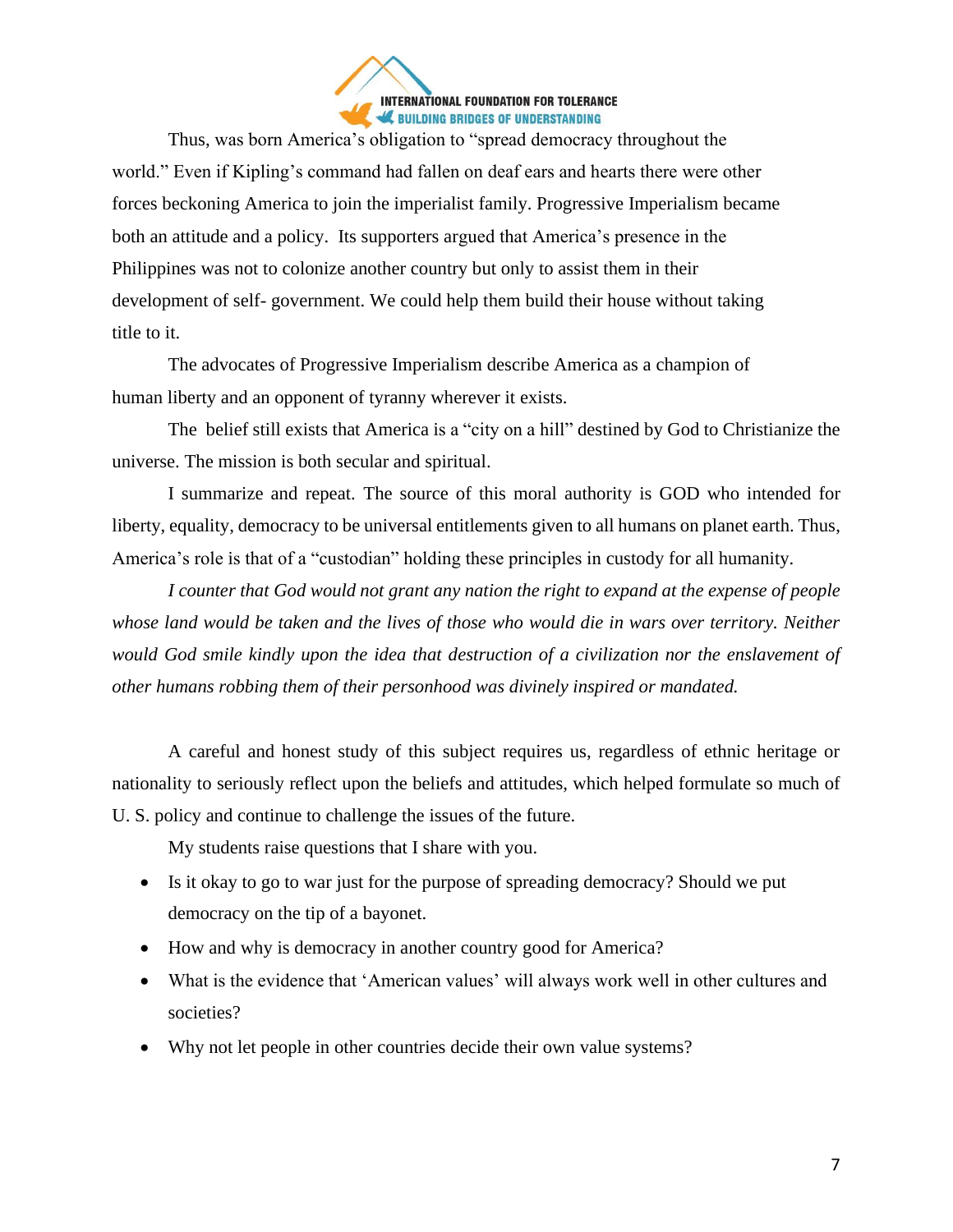

- Does the American form of people-centered government and people power work for all cultures?
- For example, was the U.S. policy of "making aid and grants to African countries" conditional on their acceptance of anti-life or abortion values' an ethical one?
- Before promoting 'progressive imperialism' abroad should we try to make democracy work better in America?
- Is the policy of promoting a policy of 'regime change' in countries a modern version of 'progressive imperialism'?
- Should America engage military interventions in other countries to force its way of life and values upon them?
- Is America's intolerance of Cuba as a Socialist country existing ninety miles from the U. S. border a justification for U.S. Cuban policy for more than 75 years?

Nativism, intense nationalism, is another demon that seeks to hijack diversity, one of America's most important assets.

America is a global village. We cannot reverse this reality

Diversity in America is more than ethnic. Americanism is a matter of mind and heart. It is not, and never was, a matter of race and ancestry.

E PLURIBUS UNUM is *America's Motto.* The source of this motto is Virgil. He describes a recipe for salad-"garlic, parsley and raw vegetables, seasoned with cheese, salt, colander and sprinkled with vinegar and oil. The ingredients remain separate but harmonious."

AMERICA IS A SALAD BOWL. IT IS NOT A SOUP PUREE OR FRUIT SMOOTHIE".

The challenge in the American character is to find harmony between individual aspirations and achievement of the common good. All Americans have a stake in this goal, and all have a fair chance to win and to rise as high as their abilities will take them.

Each American individual as a candle and each candle has a right to shine and to acquire the capacity to shine, as well. The responsibility of 'the group-the government' is to assist in the acquisition of this capacity? We, the group, must provide the equal opportunity for this candle to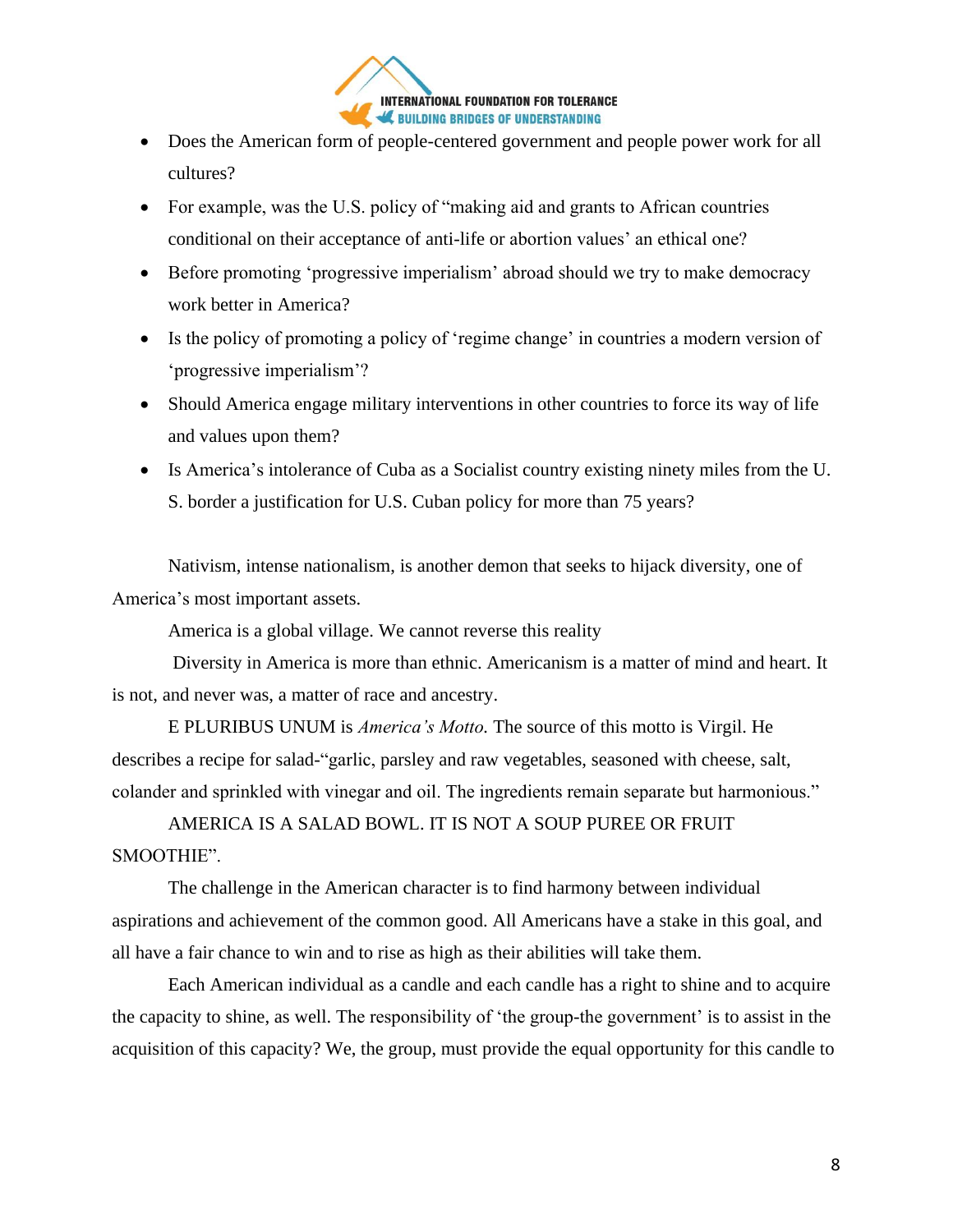

shine. We are morally obligated to provide access to the match so that everyone who wishes may light his/her candle? This is the challenge and meaning of the inalienable right to "the pursuit of happiness."

There is no single American way of life. There are American *WAYS OF LIFE.* Diversity in America is not just about ethnic heritage. We are a country with diversities of cultures*.* To become an American, you do not have to abandon your cultural history. In America we promote cultural pluralism and inclusion. We are not a nation of one culture but a federation of different nationalities and culture groups.

THE GLUE THAT HOLDS ALL THESE AMERICAN WAYS OF LIFE TOGETHER IS THE CREED, EXPRESSED IN A WORD- LIBERTY, A QUEST EQUALITY AND A METHOD- DEMOCRACY. THIS CREED MAKES DIVERSITY WORK. THIS IS ALL THAT DEFINES THE *"AMERICAN RACE".*

We describe America as a "melting pot". A dentist in Australia describe an American.

"An American is English, French, Italian, Irish, German, Spanish, Polish, Russian or Greek. An American may also be Canadian, Mexican, African, Indian, Chinese, Japanese, Korean, Australian, Iranian, Asian or Arab, or Pakistani or Afghan.

"An American may also be a Comanche, Cherokee, Osage, Blackfoot, Navaho, Apache, Seminole or one of the many other tribes known as Native Americans

"An American is Christian, or he could be Jewish or Buddhist or Muslim. In fact, there are more Muslims in America than in Afghanistan. The only difference is that in America they are free to worship as each of them chooses.

"An American is also free to believe in any religion. For that, he will answer only to God, not to the government, or to armed thugs claiming to speak for the government and for GOD.

"The root of AMERICA'S prosperity is the Declaration of Independence, which recognizes the GOD given right of every person to the pursuit of happiness………….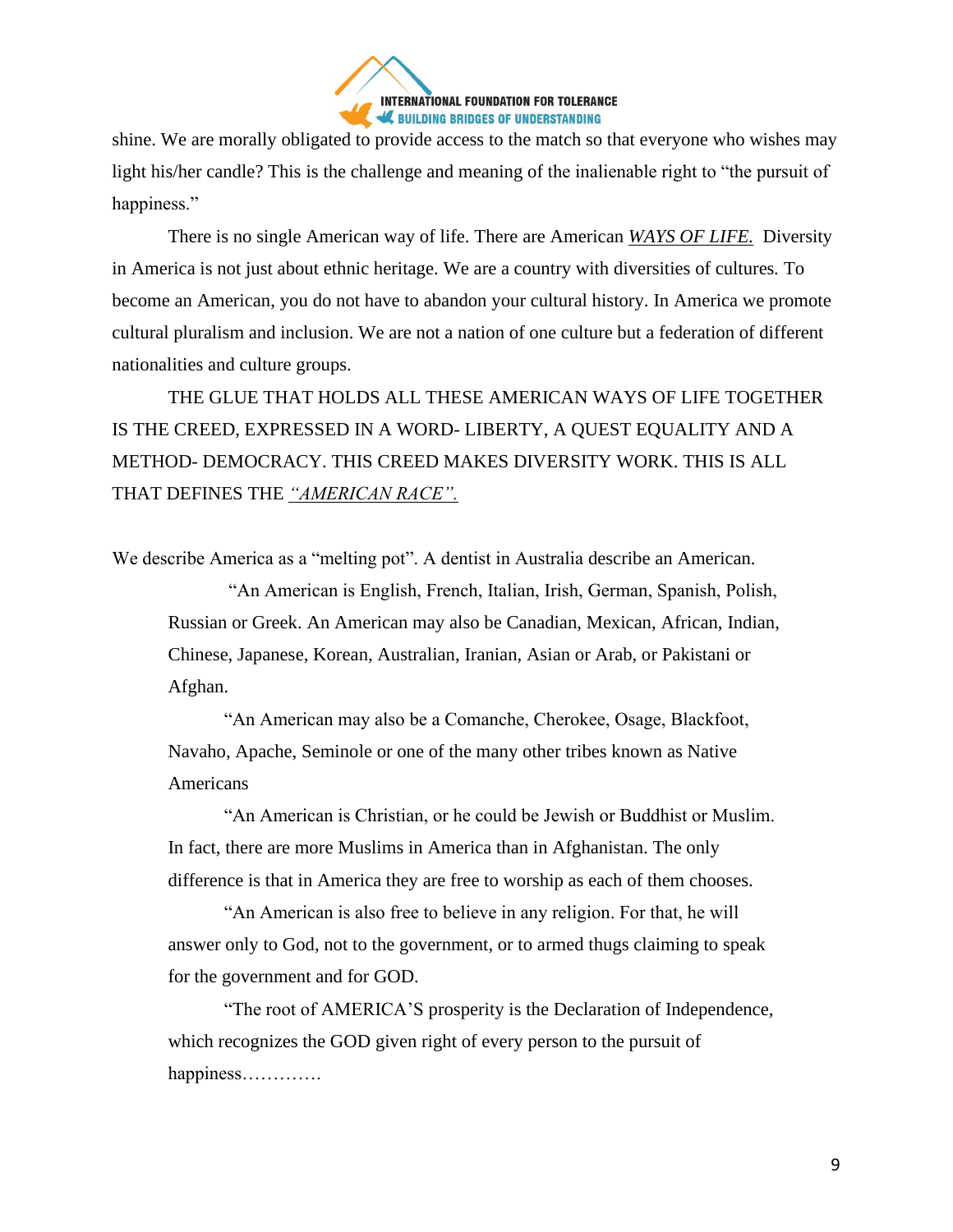

America cannot permit NATIVISM to demonize diversity and feed the bad wolf.

Nativism is predicated upon a point of view that America is so special it must not be corrupted by the values of external groups whose ways of life are different from home grown Americans. It is a combination of the fear and hatred of "aliens".

The sources of "nativism" are many. They include:

- 1. ETHNIC ORIGINS. The earlier settlers were European Anglo Saxons who gifted the values, which underlie the American Creed. Many held the perception that their ethnic origins were superior to other groups. Therefore, they should be the dominant players in shaping the future of America.
- 2. PHILOSOPHICAL ORIGINS. There existed and still prevails a fear that people from "authoritarian cultures" are likely to betray the spirit of democracy and a people centered government and society.
- 3. RELIGION. In America's earlier history, Catholics were the targets of attack. There was the fear the Catholics would be apostles of the Pope and America would become a puppet of Rome. Of course, this was a fear without a foundation. In the current time, we have replaced that fear with Islam phobia. Again, ignorance is the fuel that drives is fear. Most people who are so possessed do not have a clue about the religion of Islam.
- 4. RACISM. This source of nativism stems from America's *creation of a system of racism.* America was the first country in the history of the world to legislatively create and judicially endorse a "race based slave system". America created this system to serve two purposes. The first was to justify a system that was fundamentally at odds with the American Creed. The second purpose was to make the race based system of slavery work. The emphasis of this "system" was faked belief in the *'biological superiority' of white/Anglo Saxon Europeans.* The 'system', in creating a culture of hate and exclusion, actually enslaved all Americans.
- 5. POWER. People who hold power will resist its loss. In a republic or representative democracy, such as America, power has a direct relationship to population diversity and demographics. As the Anglo - Saxon population begins to lose its majority status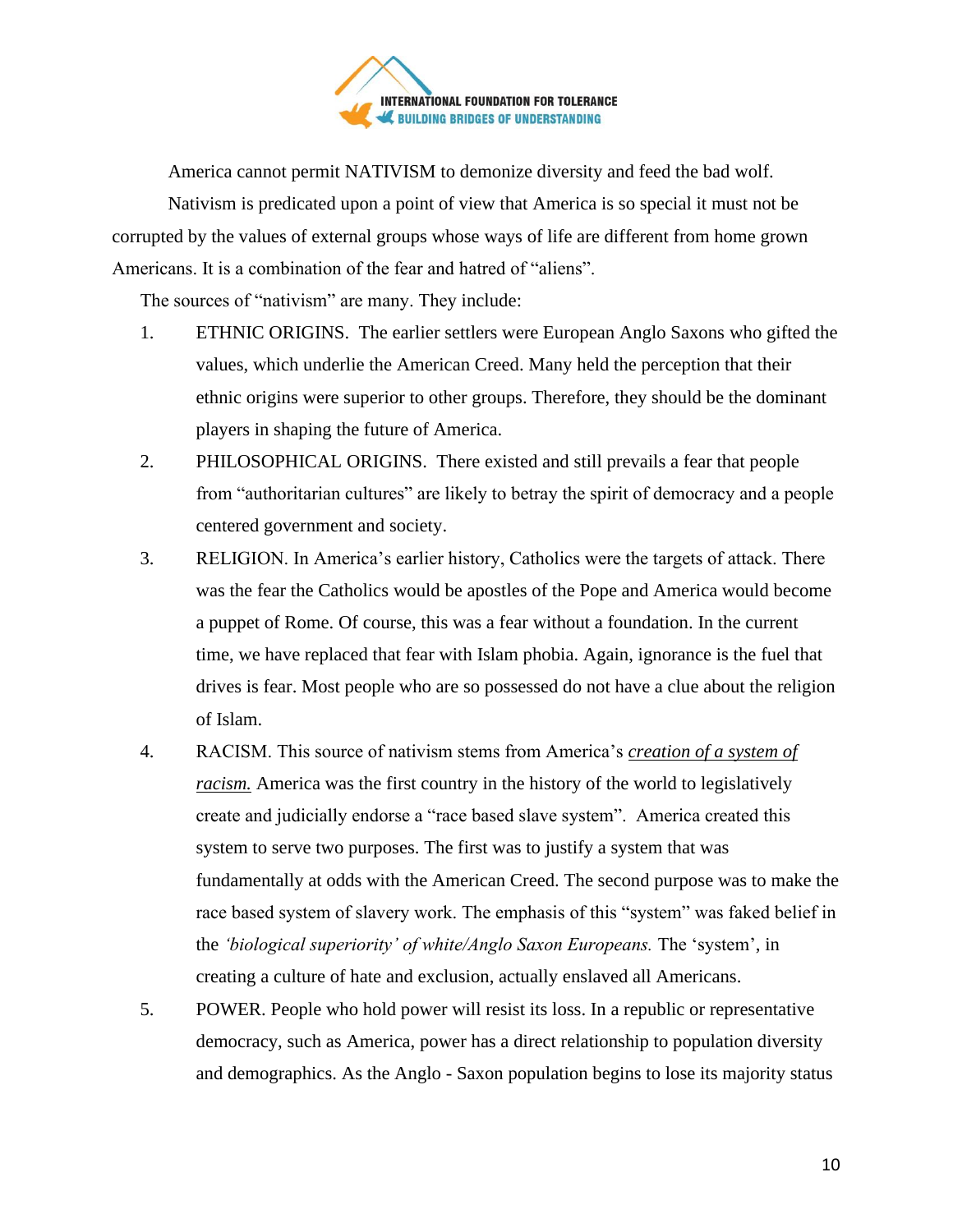

in America, the fear of the loss of power dominates the nativist agenda and fuels the fears associated with it. Thus, there is an elevated resistance to "foreigners'" immigrating to America.

- 6. NATIONAL SECURITY. The most blatant example of this form of nativism is reflected in times of war. World War 1 and World War 2 are great examples. Even citizens of the ethnic origin associated with combatant countries were officially and unofficially targeted and penalized. Today, with the high interest on fighting terrorism and belief that 'religious terrorism' is America's major enemy nationalism is on the rise. Cultural mythology fuels this storm and targets individuals as well as groups we perceived to be national security threats only because they are members of a group.
- 7. ECONOMIC COMPETITION. Throughout America's history, there has been the fear that immigrants who are obliged and willing to work for low wages will negatively affect the economic welfare of other citizens. This was the foundation argument of the Chinese Exclusion Act of the 1880's and the Japanese Exclusion Act at the beginning of the twentieth century.
- 8. DIVERSITY/THE OTHER. Diversity has become America's greatest asset as it becomes a global village. In spite of that fact, many people label diversity a curse and fear it. "E Pluribus Unum," out of many comes one, is America's motto. Many people see "diversity color blindness" to be the answer. Is it? We need to find a way to promote "appreciation of the other". When we do so, America will have matured. Tolerance, as well as appreciation and inclusion of the other will prevail and enrich America's spirit.

IGNORANCE is another demon. Hate and intolerance are often the products of ignorance. Ignorance is not a sin. It is simply a state of not knowing, of being uninformed or mis-informed.

America's education system emphasizes mind control and sometimes does not serve us well.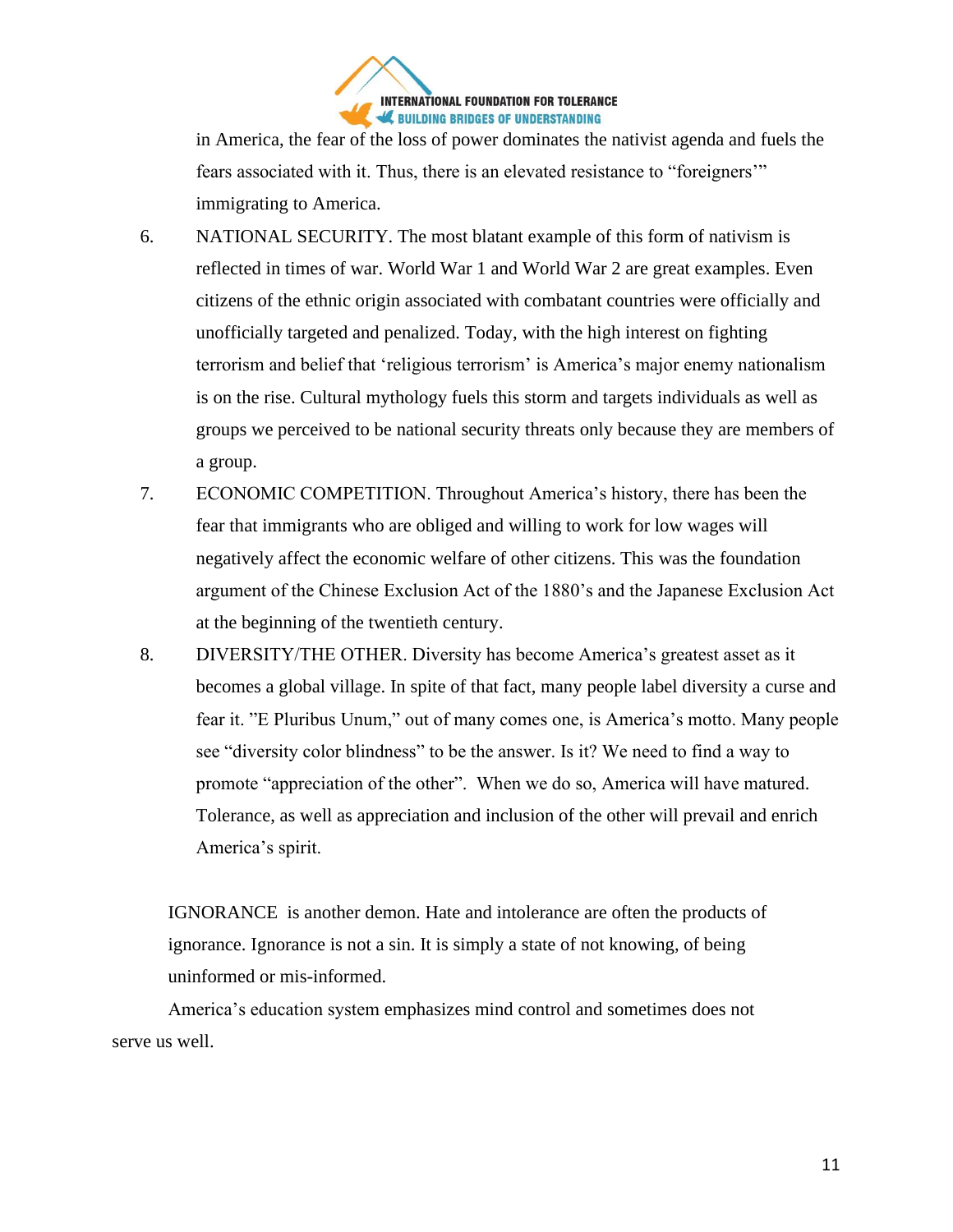

"A teacher is a king in his castle, incapable of error and immune to criticism. Instead, he should be a coach whose attitude is to help students win. He should not be a referee empowered and determined to throw the flag at every infraction of the rules.

A philosopher reminds us "an unexamined life is not worth living." I strongly assert an unexamined life is a threat to democracy.

America is a country owned by its people. It is defined by the people's values. For example, the recent electoral process in America was not a referendum on the president. It was a referendum on the American people and the American System.

Many people do not even know or understand their values or what they believe. After the recent elections I dialogued with several colleagues. They told me they hated and voted against socialism. I asked them to explain socialism. They could not. I responded with the question-How can you hate something you do not know. The answer was a shrug of the shoulder and I don't know. I just hate it. Several indicated they voted to support America's values. Again, they could not tell me what the values were. A few others were disciples, promoting God's will.

The American education system is deficient in giving enlightenment on the American idea and system. It focuses on career skills and ignores the need to inspire students to engage examination of their values.

The information system is also defective. *Most people get their news about government from the electronic media: from network news (ABC, NBC, CBS), cable news (CNN, C-SPAN, Fox), from the Internet (a huge range from Time and the New York Times online to the Drudge Report and others), and social media.*

News magazine shows and many media outlets are more interested in scoops so that they are the first to air or report an event. This often leads to increased reporting of scandals and rumors that often turn out to be incorrect. The "24/7'' or instant news report nature of the current media also limits thoughtful commentary and encourages shallow reporting. The visual nature of the electronic media also leads to stories covering interesting images instead of important issues of the day. This explains why so many in our society today are uninformed and pessimistic.

PARTISAN POLITICS is another demon that threatens to hijack democracy. "It is driven more by hatred of the other side rather than devotion to ones own. Its less that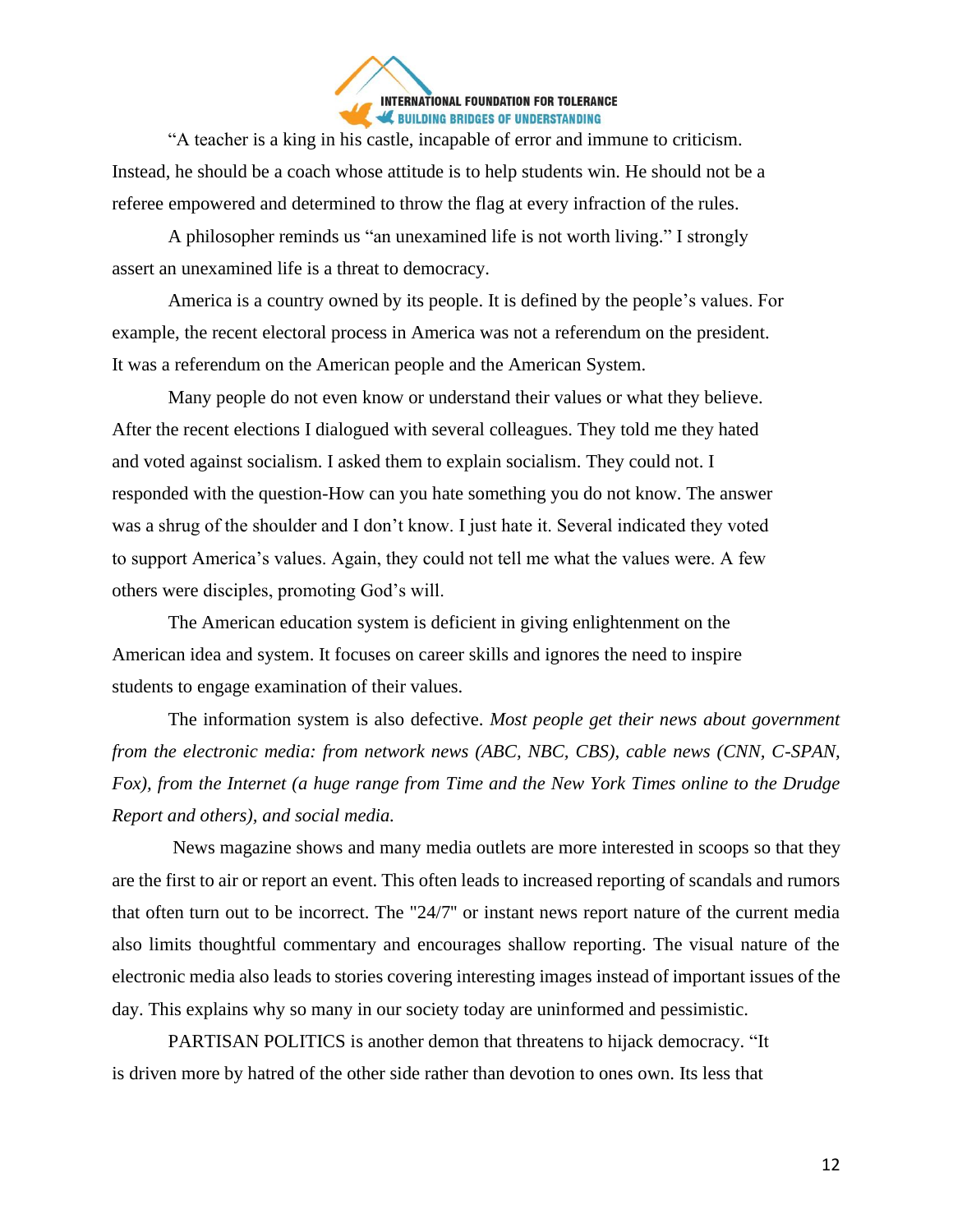

we love our own party and more that we hate the other one. A generation ago partisan politics was something people took to the ballot box. Today, people take it to work, school, church and even to bed."

A poll by the non-partisan group PRRI that studies the intersection of culture, religion and public policy found in their 2019 survey that 35% of Republicans and 45% of Democrats would be very unhappy if their sons or daughters married someone who was a member of the other political party.

We demonize our political enemies, engage in name calling and shout "lock her up" if there is a difference in opinions or ideologies.

This culture is a danger for the future of democracy that thrives on respectable discourse.

In spite of vocal opposition to socialism, Americans have high and increasing expectations of government. When people have problems, they often demand that the government fix them. Campaigning also leads Americans to expect more of government because of promises offered by candidates. When government fails to keep promises or solve problems public cynicism increases.

The political and economic systems have become far more complex, and the educational system no longer plays the same socialization role it once did. Many Americans have no idea what government actually does. In addition, personal responsibility has declined. People blame the government for problems rather than accept their own failings.

Many Americans distrust politicians and believe they are crooks. Yet, many politicians are hard-working and honest people committed to making their country better. As public servants they take pride in helping their constituents and country. Why there is such a disjuncture between opinion and reality?"

*We also label people thoughtlessly and dogmatically. We place them* in boxes, left, right, liberal, conservative without even knowing what those boxes mean

Labels obscure our ability to see gray areas and common interests and instead polarize political debate. They are often highly misleading. Most people often have conflicting and mixed views instead of a true ideology. Their views are hybrid, a mixture of all categories. For example, a person may believe the government should do more to help the poor (a "liberal" view) and yet strongly favor more defense spending (a "conservative" view). He may believe civil rights for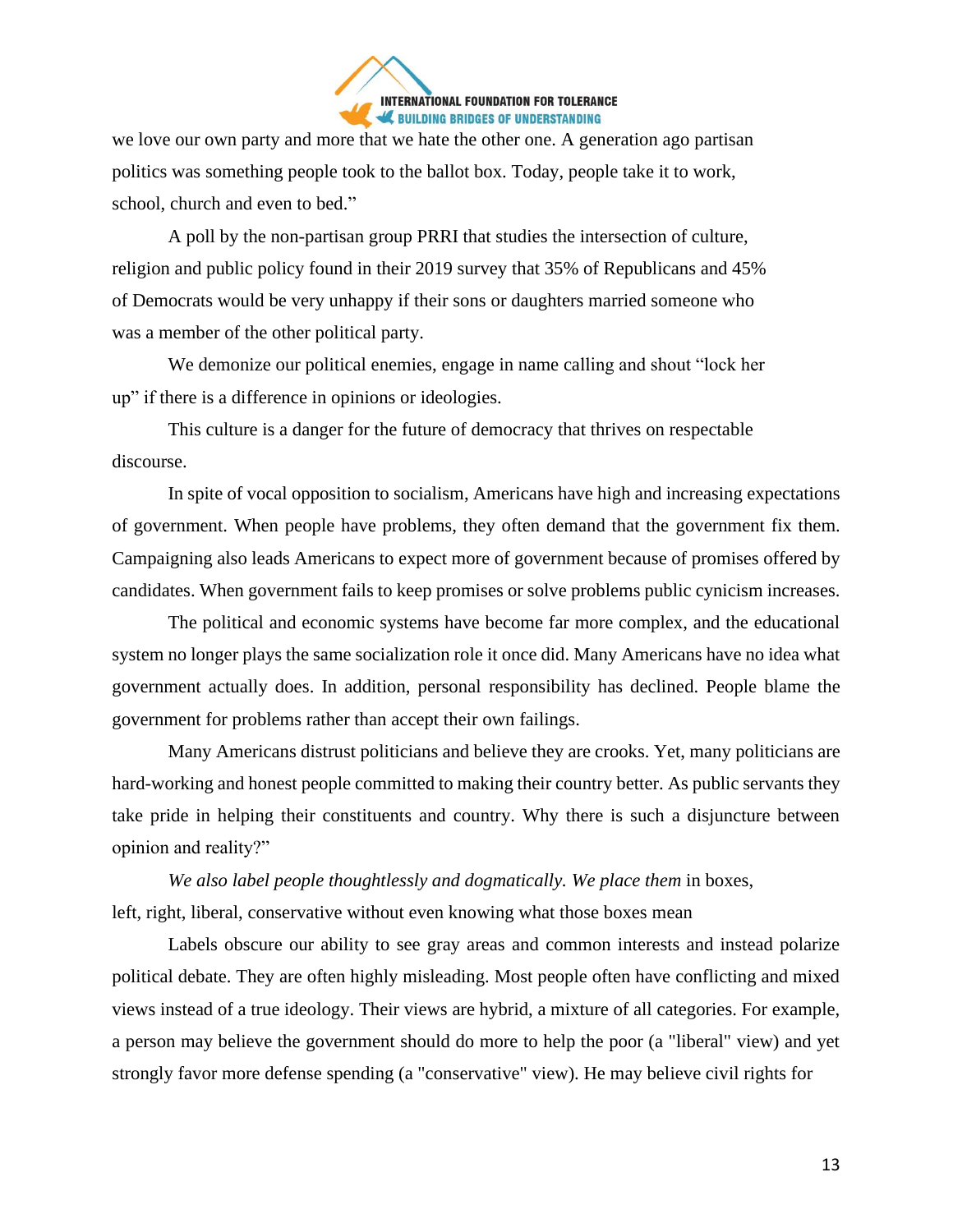

minorities are very important as are rights for the elderly ("liberal") and argue that government regulation of the economy should be very minimal ("conservative"). The use of these labels often divides, rather than unite us.

The campaign process has its flaws. I was once approached to run for political office. I had to make a choice between being an honest man or a politician. I chose to be an honest man.

What are the remedies/solutions- How do we feed the good wolf?

I give America the following advice.

First, understand the recent election results. America is still a polarized and divided country. How do we heal the divide? Laws and new policies will not achieve this goal. The American people must return, with sincerity, to the discourse that respects diversity of points of view and believe that process will produce enlightenment, compromise and consensus. That is the heart of the American story.

With regard to religion, be aware of what Blaise Pascal reminds us. "Men never do evil so completely and cheerfully as when they do it from religious convictions."

History teaches us that religions can kill. We must stop using God as an excuse to justify evil and intolerant behavior.

God is the ultimate source of values in the universe. Believe that we are all God's children. Be faithful to and heed the power of God's love.

The one constant that connects the human species throughout our history, across cultures, geography and time has been our eternal and consistent and common reach to touch the hand of GOD. We may give God different names, but for all of us GOD is the ultimate source of values in the universe. For all of us God is our creator, For all humanity GOD is love.

If you love God do you really need a religion? If you do, use your religion to spread love that is God's essence. The Golden Rule is positively imbued in almost all religions in the world. Almost all religions give guidance on the treatment of other people and promote the spirit of oneness. As children of God we all share and deserve equal respect.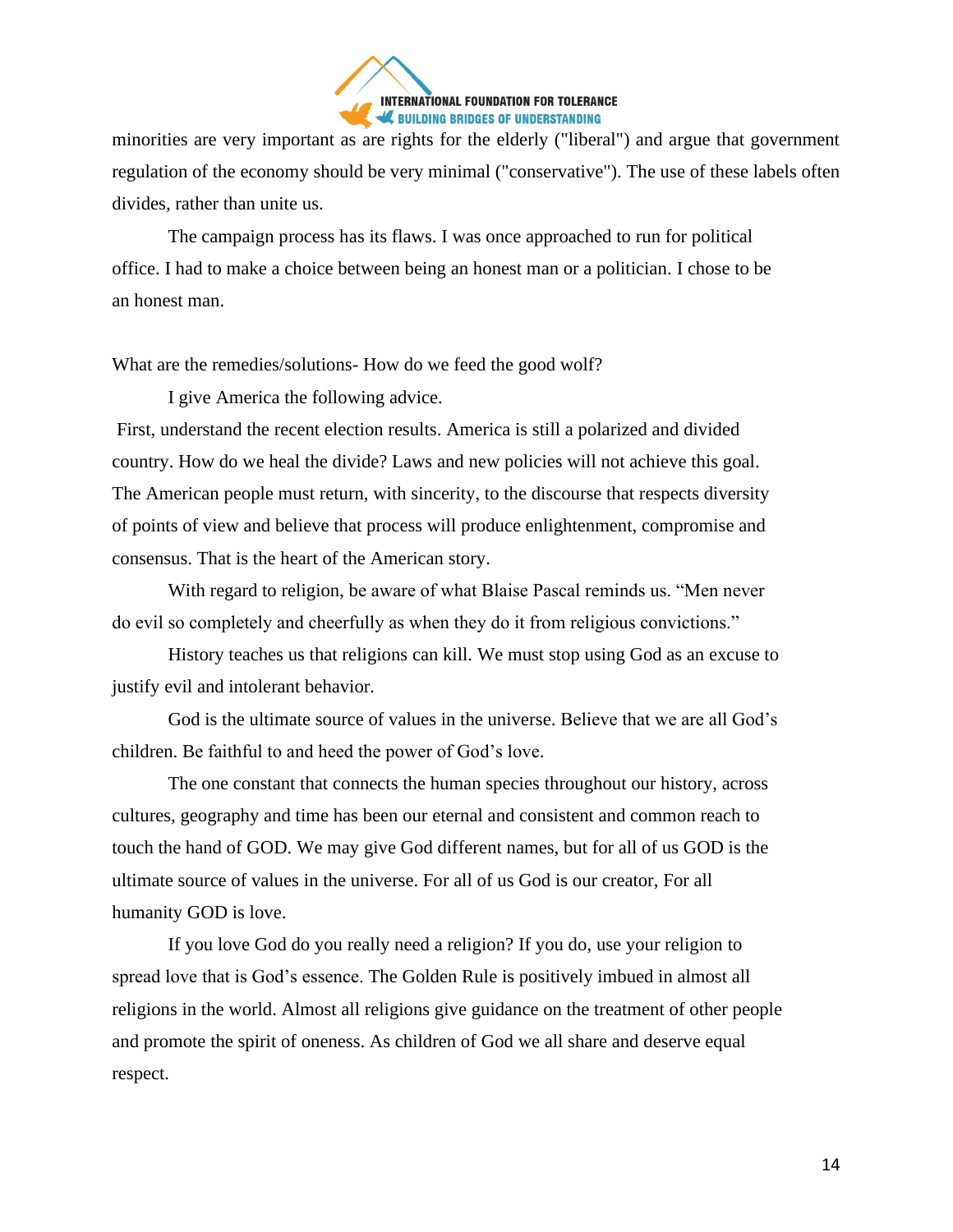

- Buddhism—"Hurt not others in ways that you yourself would find hurtful."
- Christianity—"Therefore all things whatsoever ye would that men should do to you, do ye even so to them."
- Hinduism----"One should not behave toward others in a way which is disagree able to oneself."
- Islam-----"Not one of you is a believer until he loves for his brother what he loves for himself."
- Judaism----"Thou should love thy neighbor as thyself."
- Native American Spirituality----"All things are our relatives; what we do to everything, we do to ourselves. All is really one."

We must reform the American culture of education. We must replace mind control and intellectual enslavement with a culture that promotes the inquisitive mind and self-directed learning. An old Chinese proverb teaches us that if you give a man a fish he will eat for a day. Teach him how to fish and he will eat for a lifetime.

We must engage a process that also promotes the self-examined life and enables people to know and respect their values.

America's core problem is that the nation is in a state of bondage. The systems of racism and sexism, attitudes of hate, exclusion and intolerance not only enslave the oppressed but the oppressor as well.

We should be less arrogant and embrace more shame for all our transgressions at home and abroad. Without shame there can be no redemption.

We must appreciate diversity as an American strength and asset and cure the broken immigration system to ensure that people fleeing persecution find safety in the United States. People who have long lived in this country should retain legal security regardless of the documents they hold. This is the only home they know.

Acknowledge and reject the meaning some people give to the political slogan- "Make America Great Again." For too many people this means "make America White again. The reality we cannot reverse is that America is becoming less white and more